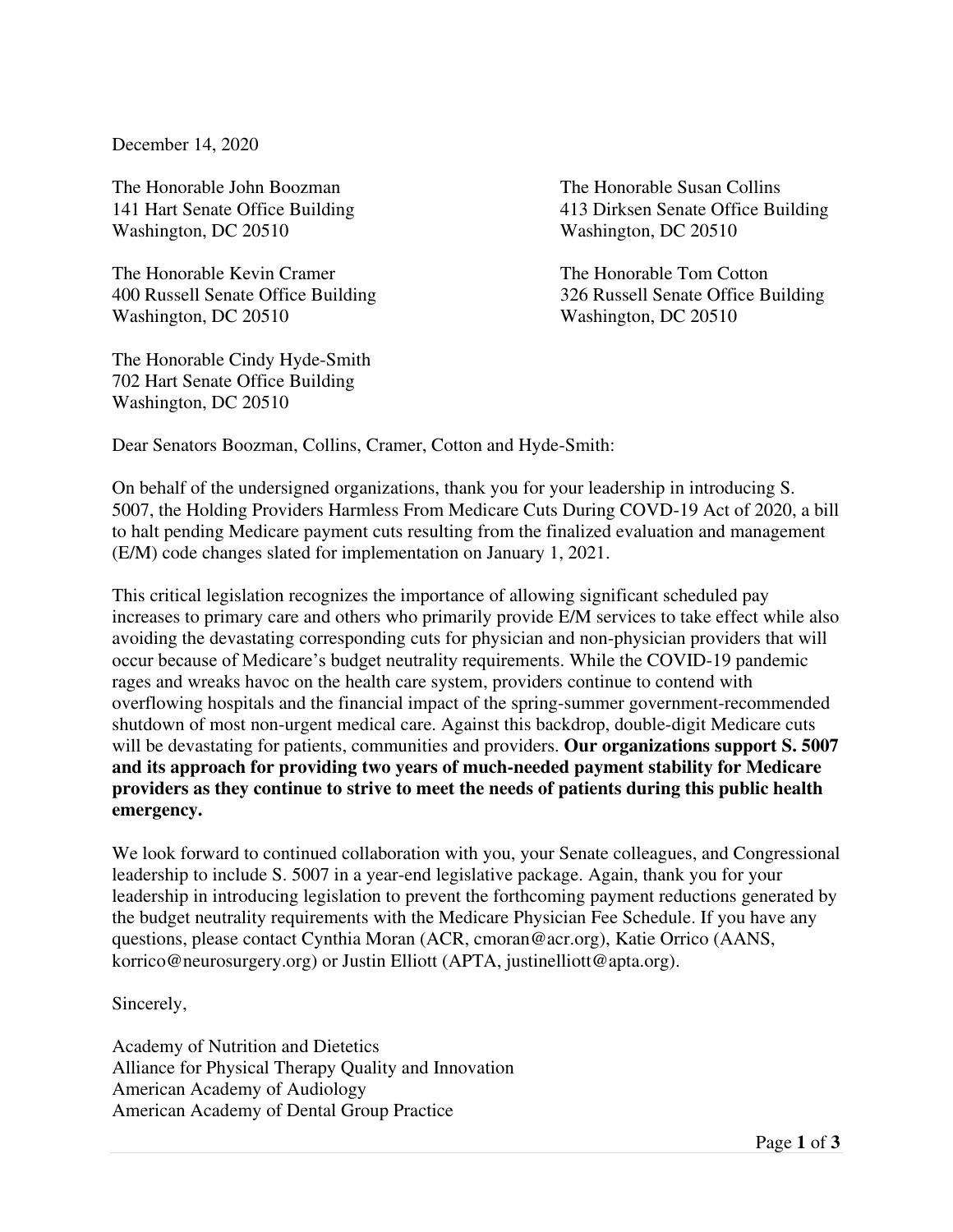American Academy of Dermatology Association American Academy of Facial Plastic and Reconstructive Surgery American Academy of Ophthalmology American Academy of Oral and Maxillofacial Pathology American Academy of Oral and Maxillofacial Radiology American Academy of Otolaryngology—Head and Neck Surgery American Association of Neurological Surgeons American Association of Nurse Anesthetists American Association of Oral and Maxillofacial Surgeons American Association of Orthopaedic Surgeons American Association of Post-Acute Care Nursing American Chiropractic Association American Cochlear Implant Alliance American College of Emergency Physicians American College of Gastroenterology American College of Mohs Surgery American College of Obstetricians and Gynecologists American College of Osteopathic Surgeons American College of Radiation Oncology American College of Radiology American College of Surgeons American Health Care Association American Medical Association American Medical Rehabilitation Providers Association American Occupational Therapy Association American Optometric Association American Physical Therapy Association American Podiatric Medical Association American Psychological Association American Society for Gastrointestinal Endoscopy American Society for Radiation Oncology American Society for Surgery of the Hand American Society of Anesthesiologists American Society of Breast Surgeons American Society of Cataract and Refractive Surgery American Society of Colon & Rectal Surgeons American Society of Echocardiography American Society of Hand Therapists American Society of Neuroradiology American Society of Nuclear Cardiology American Society of Plastic Surgeons American Society of Retina Specialists American Society of Transplant Surgeons American Speech-Language-Hearing Association American Urogynecologic Society Association for Quality Imaging Association of Black Cardiologists